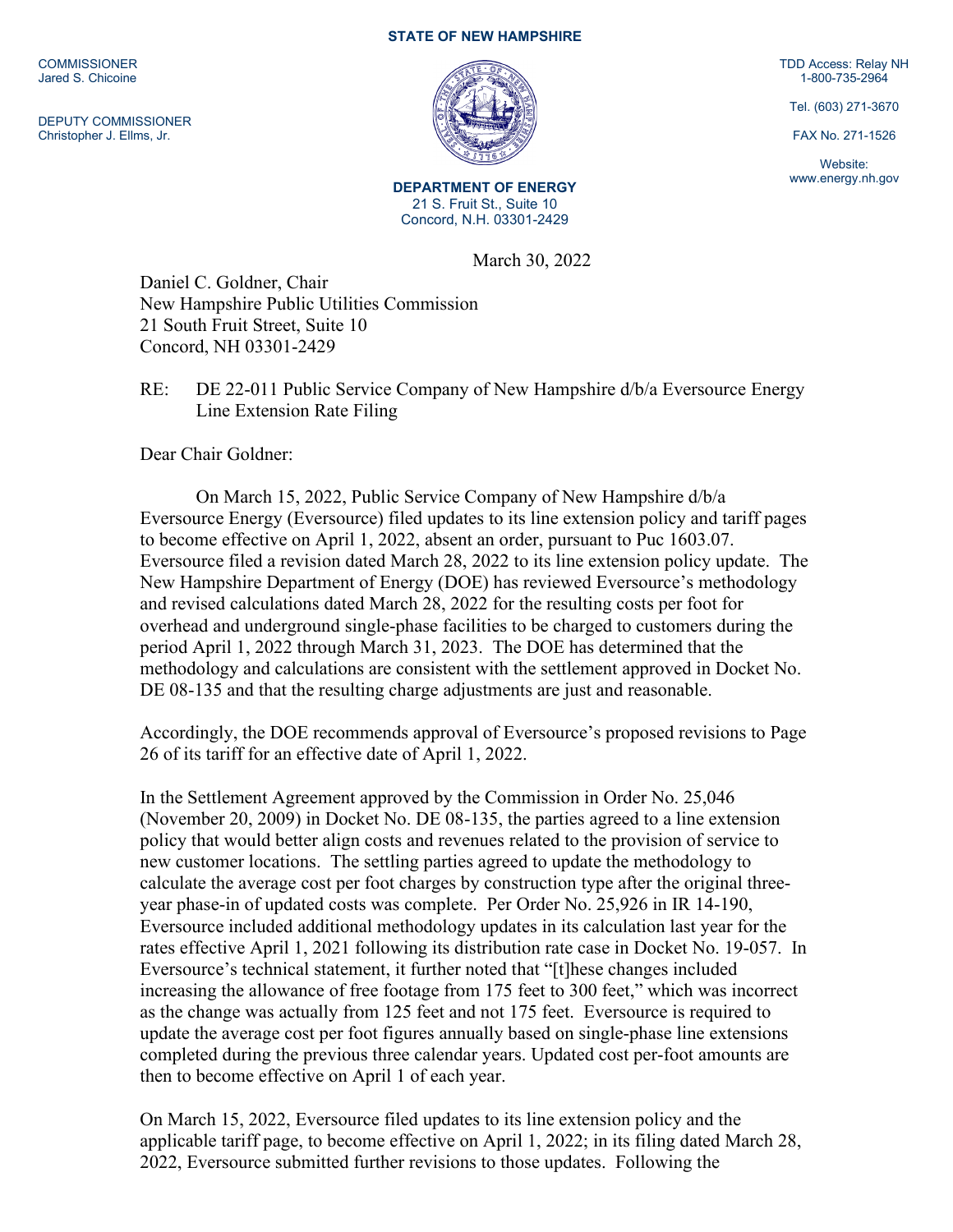methodology described in the approved settlement, Eversource recorded the actual cost of each single-phase line extension that had been initiated and completed during the period from January 1, 2019 through December 31, 2021.

In determining the average cost per foot figures annually, Eversource included all actual costs associated with single-phase line extension construction, except for the cost of transformers. From this total population of line extensions, the following types of line extensions were eliminated from the database: (1) temporary services; (2) distributed generation services; (3) services not associated with new construction (upgrades); (4) customer built line extensions; (5) three-phase construction; (6) combination of overhead and underground construction; (7) more than one service on the project; (8) footage greater than one mile; (9) non-standard billing codes; (10) private work; and (11) any line extensions where the actual charges were greater than three times the estimate.

Finally, Eversource adjusted average cost per foot figures for 2019 and 2020 to the 2021 level, based on the annual average Consumer Price Index for all urban customers, northeast region, and all items, not seasonally adjusted, as published by the Bureau of Labor Statistics of the U.S. Department of Labor.

As a result of the updated calculations, on April 1, 2022, the cost per foot for overhead line single-phase extensions will increase by \$0.76, from \$29.69 to \$30.45. The cost per foot for single-phase underground line extensions will increase by \$1.46, from \$16.64 to \$18.10. Charges for three-phase overhead and underground line extensions will continue to be based on customer-specific job requirements.

## **Analysis and Recommendation**

The DOE has reviewed Eversource's methodology and revised calculations for the resulting costs per foot for single-phase overhead and underground facilities to be charged to customers during the period from April 1, 2022 through March 31, 2023. The DOE confirms that the methodology and calculations are consistent with the settlement agreement approved in Docket No. DE 08-135 and that the resulting charge adjustments are just and reasonable.

The DOE therefore recommends approval of Eversource's proposed revisions to Page 26 of its tariff for an effective date of April 1, 2022.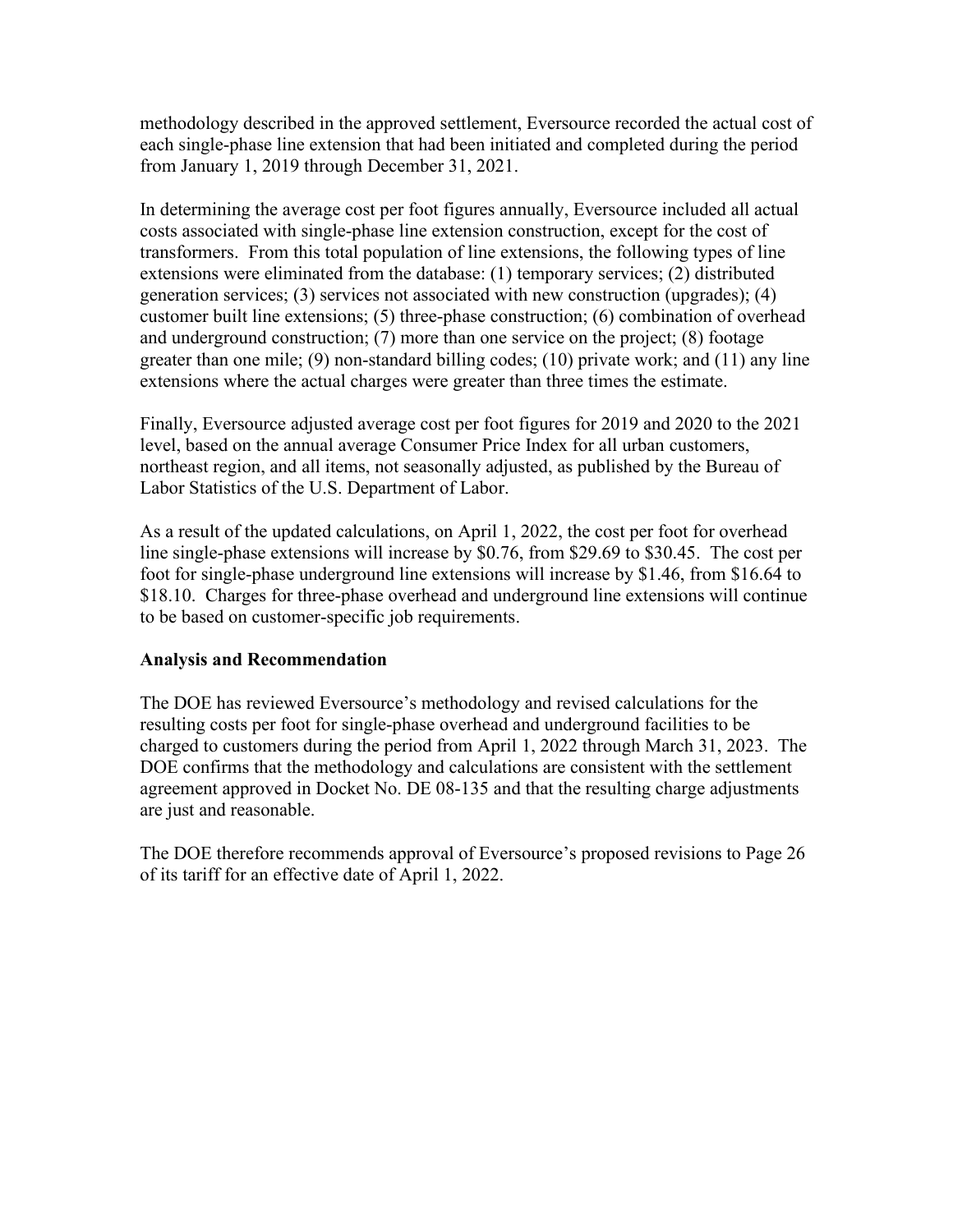## **Service List Additions**

Please add to the service list for this docket the following email addresses: [David.K.Wiesner@energy.nh.gov,](mailto:David.K.Wiesner@energy.nh.gov) [Scott.T.Balise@energy.nh.gov,](mailto:Scott.T.Balise@energy.nh.gov) and [Elizabeth.R.Nixon@energy.nh.gov.](mailto:Elizabeth.R.Nixon@energy.nh.gov)

Sincerely,

*/s/ David K. Wiesner* 

David K. Wiesner Legal Director/Sr. Hearings Examiner

cc: Docket Service List